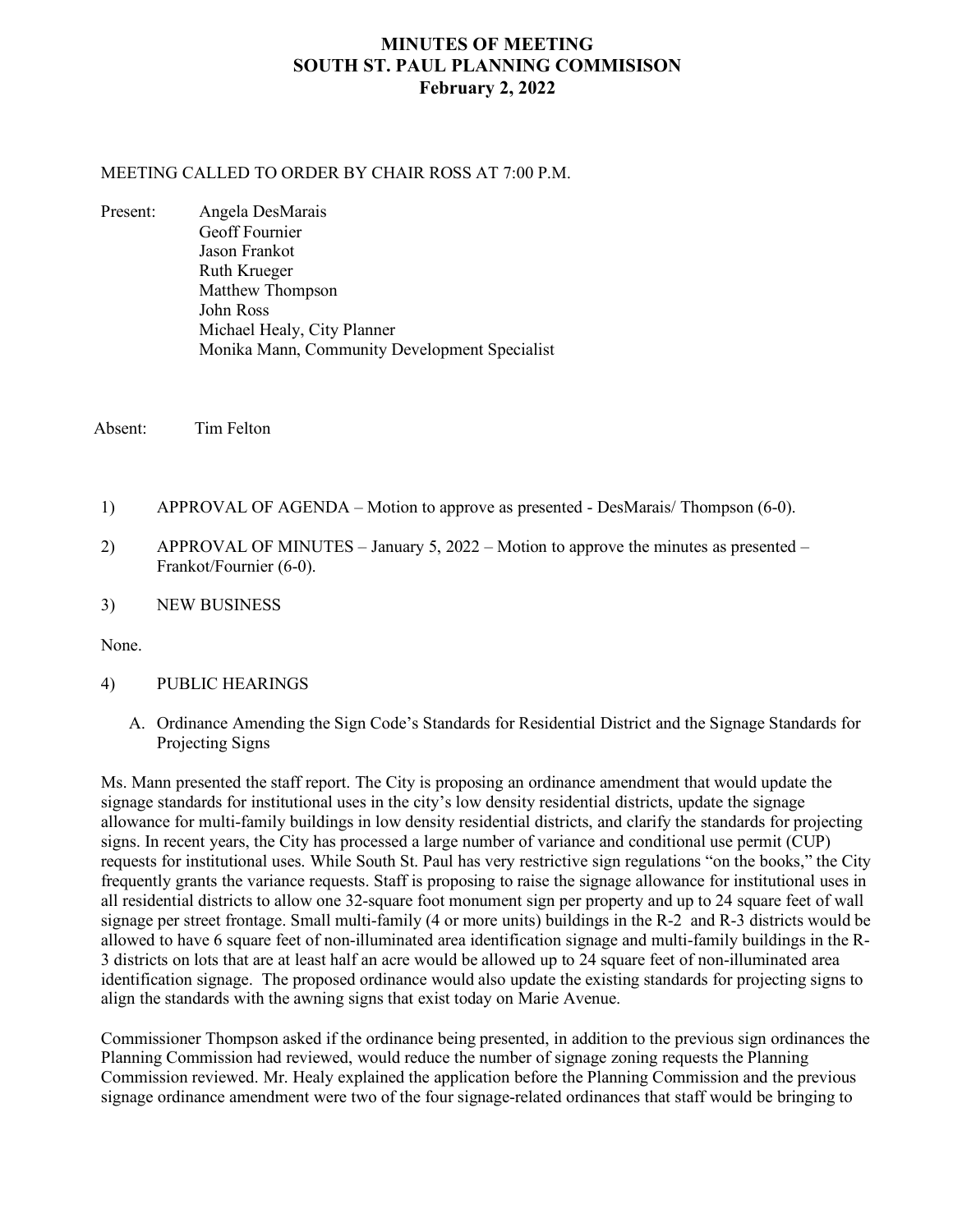Planning Commission Minutes February 2, 2021 Page 2 of 3

the Planning Commission. The next two updates would cover the rules for temporary signs and the total property signage allowances.

Chair Ross asked how often staff received requests for new projecting signs. Mr. Healy explained that the code for Southview and Marie does not currently allow for the type of development that would have projecting signs. Projecting signs are common in traditional downtown main street development where the buildings come up to the sidewalk. Mr. Healy noted that the comprehensive plan and small area plan for Southview Boulevard and Marie Avenue encourages more traditional downtown main street buildings and so he would be bringing forward an ordinance in the next few years to support this type of development.

Chair Ross opened the public hearing.

Staff had not received any correspondence on the item and no one was present to comment on the application.

Chair Ross closed the public hearing.

Motion to recommend approval of the proposed ordinance as presented- Frankot/Krueger (6-0).

### B. Ordinance Amendment Fixing an Inconsistency in the Home Occupation Ordinance

Mr. Healy shared the staff report. The Planning Commission and City Council reviewed a comprehensive update to the City's rules for home occupations in 2021. The new rules allow home occupations as a permitted use as long as they meet a long list of performance standards. Home occupations that cannot meet this list require an Interim Use Permit. The code language in the R-2 district was accidently missed when the ordinance was originally adopted and still states that all home occupations require a CUP. The proposed ordinance would correct this error.

Chair Ross asked if the ordinance would require two readings since the ordinance was correcting an error. Mr. Healy stated two readings were required unless the City Council were to waive one of the readings.

Chair Ross opened the public hearing.

Staff had not received any correspondence on the item and no one was present to comment on the application.

Chair Ross closed the public hearing.

Motion to recommend approval of the proposed ordinance as presented- DesMarais/ Fournier (6-0).

### 5) OTHER BUSINESS

### A. City Hall Fire Department Vestibule Addition Site Plan Review

Mr. Healy presented the staff report. The applicant is the City of South St. Paul. The City is seeking site plan approval for a roughly 100 square foot vestibule addition as a component of the City Hall renovation project. The existing City Hall building was built in the 1950s and remained largely unchanged until 2006. In 2006, City Hall was recarpeted and painted, and a small addition was added onto the Police Department. Despite this